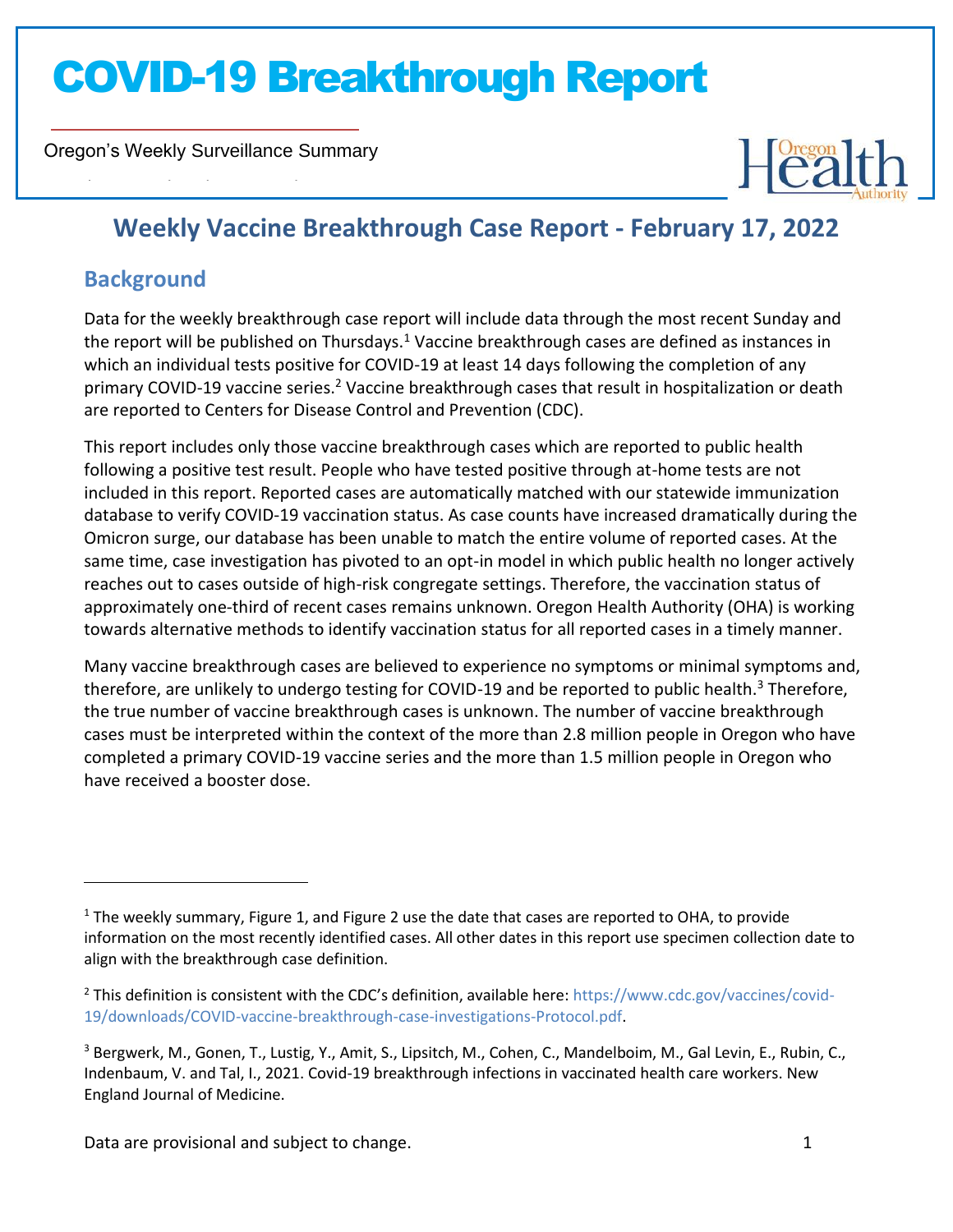Oregon's Weekly Surveillance Summary



### **COVID-19 cases by vaccination status**

### **Weekly summary**

Novel Coronavirus (COVID-19)

During the week of February 6–February 12, there were 18,041 cases of COVID-19. Of these, 7,834 (43.4%) were unvaccinated, 8,732 (48.4%) were vaccine breakthrough cases, and 1,475 (8.2%) had an unknown vaccination status. Of all vaccine breakthrough cases, 3,330 (38.1%) were fully vaccinated and boosted. The median age of all vaccine breakthrough cases was 50 years. There were 67 (0.8%) breakthrough cases among residents of care facilities, senior living communities or other congregate living settings. There were 1,706 (19.5%) cases in persons 65 or older. There were 540 (6.2%) cases aged 12-17.

OHA publishes the most up-to-date information about cases from the most recently completed MMWR week. However, not all information about a case's vaccination status may be available at the time of publication. Table 1 includes updated totals of COVID-19 cases by vaccine breakthrough status for the previous six weeks.

| <b>MMWR</b> week<br>ending | <b>Total cases</b> | <b>Cases with</b><br>known<br>vaccination<br>status | <b>Percent of</b><br>cases with<br>known<br>vaccination<br>status | <b>Breakthrough</b><br>cases | <b>Percent</b><br>breakthrough<br>cases |
|----------------------------|--------------------|-----------------------------------------------------|-------------------------------------------------------------------|------------------------------|-----------------------------------------|
| 2022-01-08                 | 45,308             | 35,933                                              | 79.3                                                              | 22,332                       | 62.1                                    |
| 2022-01-15                 | 55,571             | 41,691                                              | 75.0                                                              | 21,509                       | 51.6                                    |
| 2022-01-22                 | 56,982             | 40,862                                              | 71.7                                                              | 20,523                       | 50.2                                    |
| 2022-01-29                 | 44,405             | 34,364                                              | 77.4                                                              | 16,782                       | 48.8                                    |
| 2022-02-05                 | 29,392             | 27,799                                              | 94.6                                                              | 13,457                       | 48.4                                    |
| 2022-02-12                 | 18,041             | 16,566                                              | 91.8                                                              | 8,732                        | 52.7                                    |

### **Table 1. COVID-19 cases by vaccine breakthrough status over the previous 6 weeks**

### **Cumulative summary**

Overall, there have been 164,511 vaccine breakthrough cases identified in Oregon. Of all vaccine breakthrough cases, 34,692 (21.1%) were fully vaccinated and boosted at the time of infection. The median age of breakthrough cases is 41 years (range: 5-108). 2,436 (1.5%) breakthrough cases were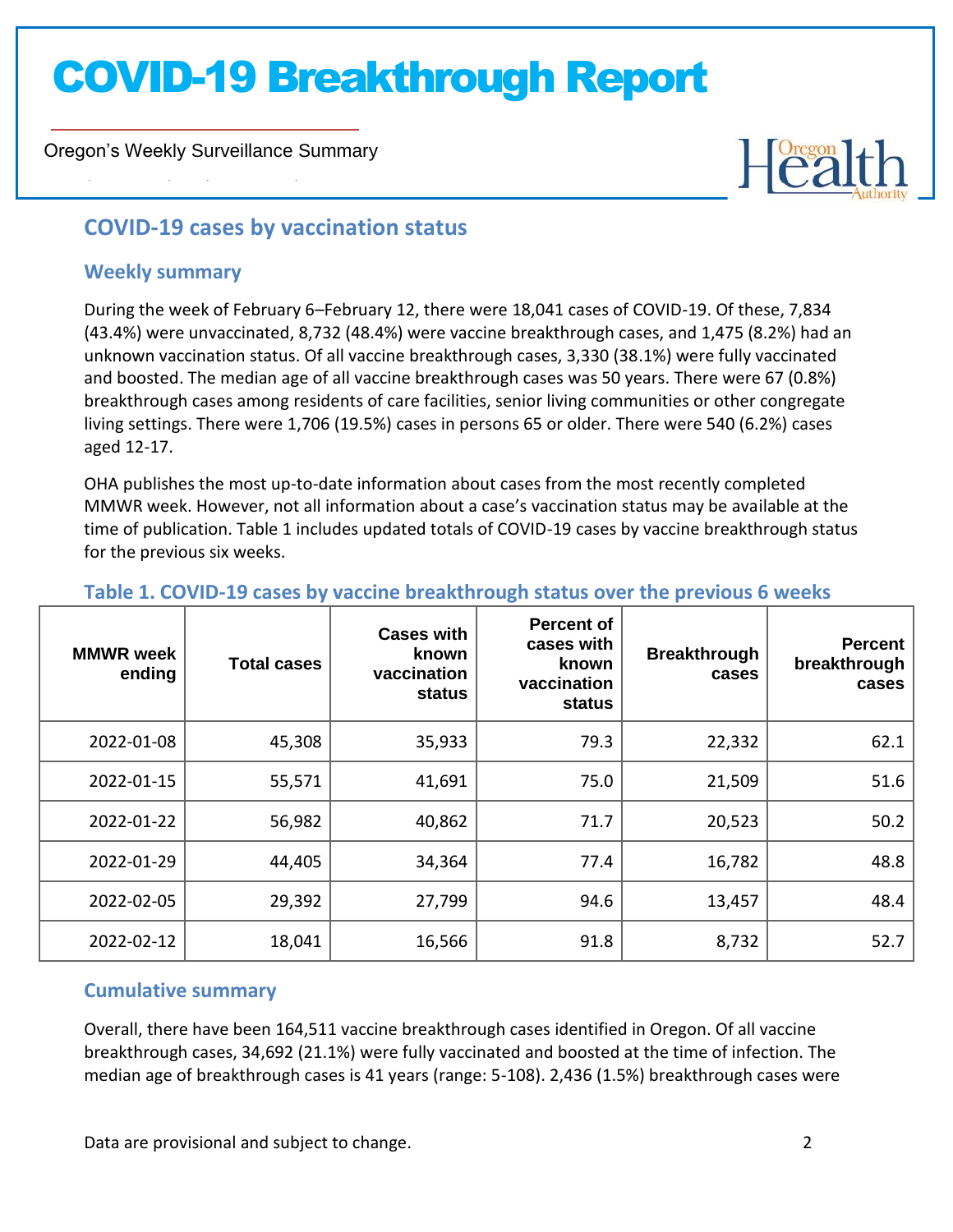Oregon's Weekly Surveillance Summary

Novel Coronavirus (COVID-19)



residents of care facilities, senior living communities or other congregate living settings. 25,725 (15.6%) cases were 65 or older. There have been a total of 10,644 (6.5%) cases aged 12-17.

Cases of COVID-19 are much more common in unvaccinated<sup>4</sup> individuals than in vaccinated individuals (Figure 1). The rate of COVID-19 cases among unvaccinated individuals in the most recent week was nearly twice the rate of COVID-19 cases among those who are fully vaccinated and more than 3 times the rate of COVID-19 cases among those who are fully vaccinated and boosted. Community spread is extreme throughout the state. As COVID-19 cases have increased across Oregon, vaccine breakthrough cases have also increased, but at a much lower rate than in the unvaccinated. Vaccination, including boosting, remains the most effective tool to reduce the spread of COVID-19.



### **Figure 1. Incident COVID-19 cases per 100,000 per week in adults, by vaccination status<sup>5</sup>**

Data are provisional and subject to change. 3

<sup>4</sup> Unvaccinated persons are defined as people who have not received an approved COVID-19 vaccine, or who have not completed a COVID-19 vaccine series.

<sup>&</sup>lt;sup>5</sup> Cases with unknown vaccination status were excluded from this figure.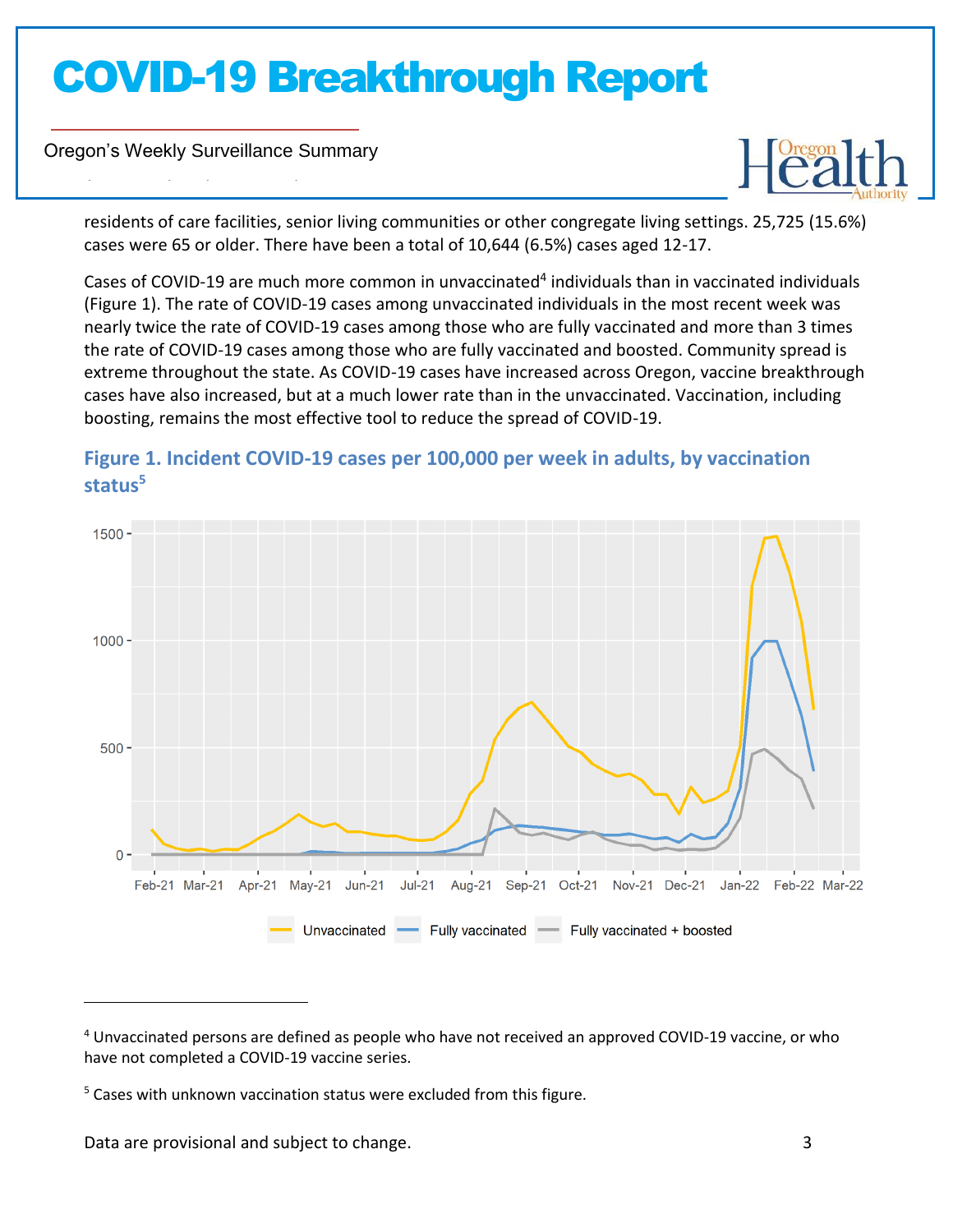Oregon's Weekly Surveillance Summary

Novel Coronavirus (COVID-19)



### **Vaccine breakthrough cases and severity**

The Pfizer, Moderna and Johnson & Johnson COVID-19 vaccines are all highly effective at preventing severe COVID-19 illness and death. Table 2 includes totals of breakthrough cases by vaccine manufacturer and severity. Relatively few breakthrough cases have been hospitalized, and even fewer have died (Figure 2).<sup>6</sup>

### **Table 2. COVID-19 Breakthrough cases by vaccine manufacturer and severity<sup>7</sup>**

| <b>Primary series</b><br>vaccine<br>manufacturer | <b>Primary series</b><br>completed | <b>Cases</b> | <b>Hospitalizations</b> | <b>Deaths</b> | <b>Cases per</b><br>100,000<br>vaccinated |
|--------------------------------------------------|------------------------------------|--------------|-------------------------|---------------|-------------------------------------------|
| Pfizer                                           | 1,640,183                          | 97,217       | 2,122                   | 484           | 5,927.2                                   |
| Moderna                                          | 965,860                            | 50,770       | 1,437                   | 267           | 5,256.5                                   |
| Johnson &<br>Johnson/Janssen                     | 242,997                            | 16,495       | 646                     | 121           | 6,788.1                                   |

 $6$  A death is considered to be related to COVID-19 in any of the following circumstances: a) death of a confirmed or probable COVID-19 case within 60 days of the earliest available date among exposure to a confirmed case, onset of symptoms, or date of specimen collection for the first positive test; b) death from any cause in a hospitalized person during admission or in the 60 days following discharge AND a COVID-19-positive laboratory diagnostic test at any time since 14 days prior to hospitalization; or c) death of someone with a COVID-19 specific ICD-10 code listed as a primary or contributing cause of death on a death certificate, regardless of the dates of diagnosis or death.

 $<sup>7</sup>$  Table 2 provides the number of cases per 100,000 vaccinated individuals by primary series vaccine</sup> manufacturer. Because this figure does not account for the time that each person has been fully vaccinated, it is not a true rate and should not be interpreted as such.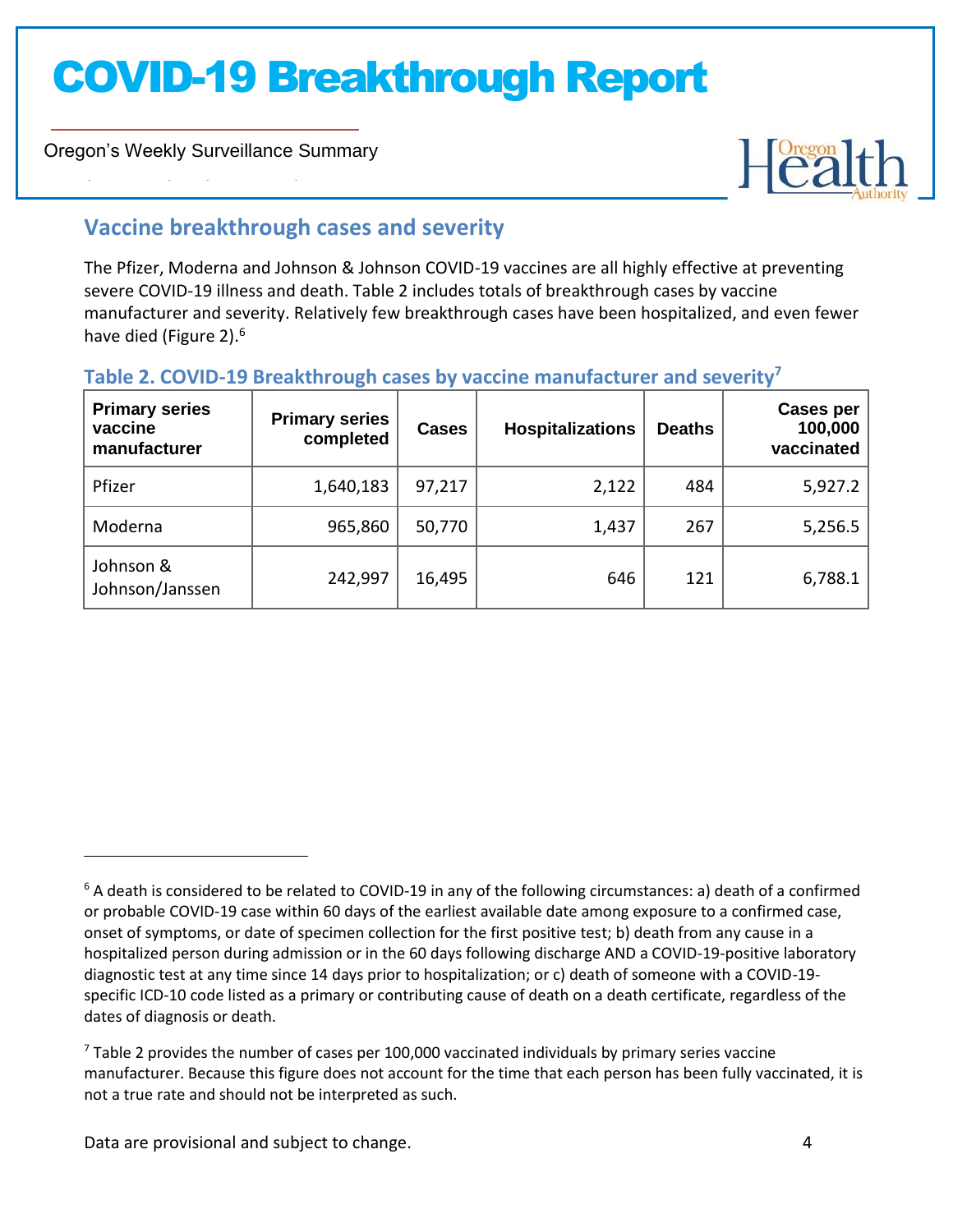Oregon's Weekly Surveillance Summary

Novel Coronavirus (COVID-19)



### **Figure 2. COVID-19 breakthrough cases, hospitalizations and deaths, by week**

Individuals who are fully vaccinated and boosted have an even lower risk of severe illness and death.<sup>8</sup> Table 3 shows the total number of cases, hospitalizations, and deaths by vaccination status. An individual is considered fully vaccinated and boosted if they received an additional dose of any COVID-19 vaccine at least 5 months after completing a Pfizer or Moderna primary series or at least 2 months after completing a Johnson & Johnson initial dose. If a person has completed a primary series but has not received a valid booster at the time of infection, the individual is categorized as fully vaccinated.

<sup>8</sup> [https://covid.cdc.gov/covid-data-tracker/#covidnet-hospitalizations-vaccination.](https://covid.cdc.gov/covid-data-tracker/#covidnet-hospitalizations-vaccination)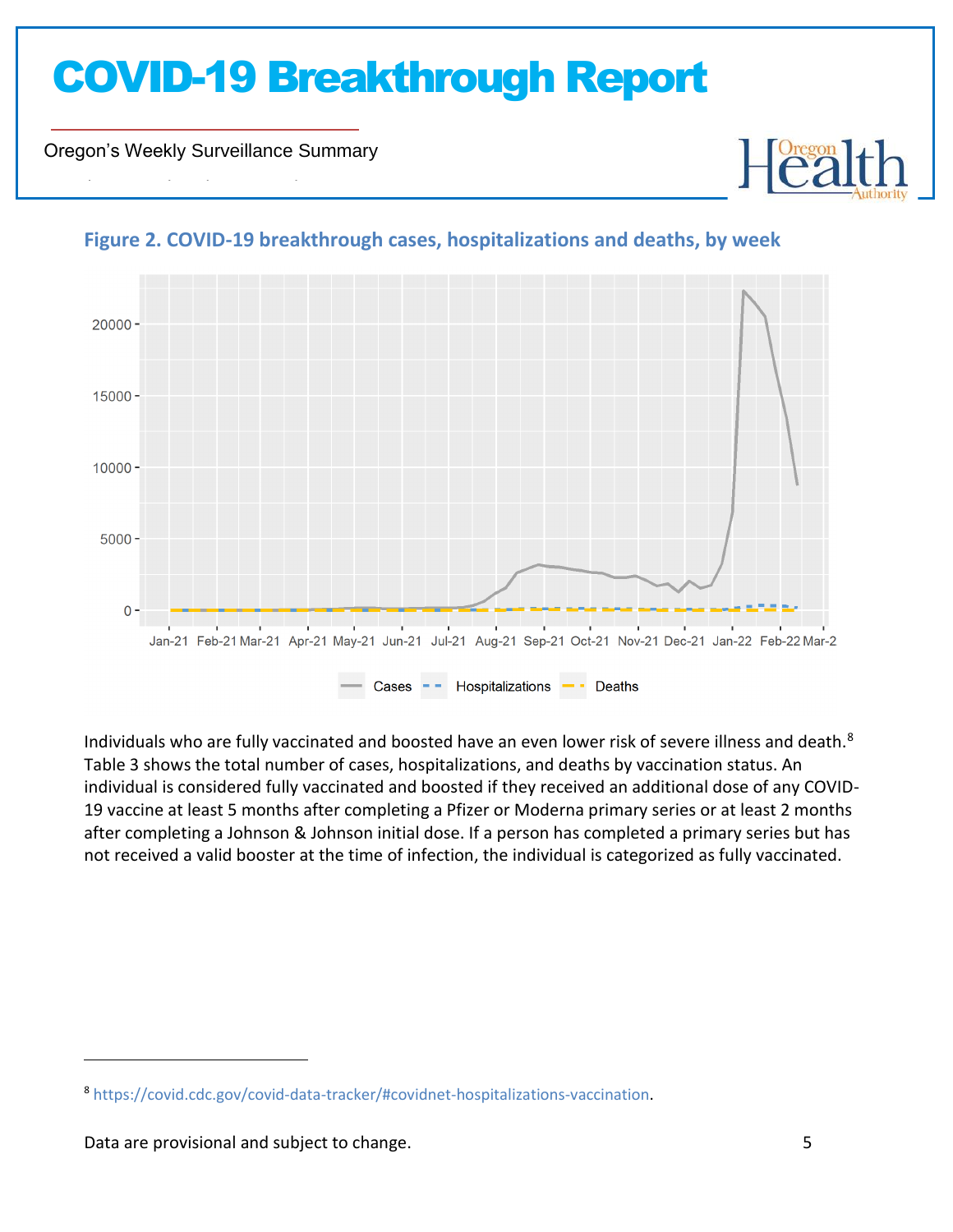Oregon's Weekly Surveillance Summary

Novel Coronavirus (COVID-19)



### **Table 3. COVID-19 breakthrough cases in adults, by vaccination status and severity since January 2021<sup>9</sup>**

| Case type                  | <b>Cases</b> | <b>Hospitalizations</b> | <b>Deaths</b> |
|----------------------------|--------------|-------------------------|---------------|
| Fully vaccinated + boosted | 34,039       | 567                     | 47            |
| Fully vaccinated           | 119,645      | 3,610                   | 825           |
| Unvaccinated               | 231,605      | 13,619                  | 3,302         |

To date, 2.6% of all known breakthrough cases have been hospitalized (n=4,211), and only 0.5% have died (n=872).<sup>10</sup> The median age of the people who have died is 80 (range: 29-103). It is important to note that not all vaccine breakthrough cases are reported to public health, which may cause the proportions in the following section to appear higher than in reality. These figures are not vaccine breakthrough hospitalization or death rates and should not be interpreted as such.

Tables 4, 5 and 6 provide detailed vaccine breakthrough severity data by age, race and ethnicity. Both the risk of hospitalization and death increase with age.

| Age group | <b>Breakthrough</b><br>cases | <b>Breakthrough</b><br>hospitalizations | <b>Breakthrough</b><br>deaths |
|-----------|------------------------------|-----------------------------------------|-------------------------------|
| $0 - 9$   | 106                          |                                         | 0                             |
| $10 - 19$ | 15,713                       | 35                                      | 0                             |
| $20 - 29$ | 30,491                       | 152                                     |                               |
| 30-39     | 31,678                       | 224                                     | 5                             |

### **Table 4. COVID-19 breakthrough cases by age group and severity**

<sup>9</sup> Cases with unknown vaccination status are excluded from this table. This table also excludes unvaccinated cases prior to January 1, 2021. Based on vaccine rollout in Oregon, this approximates the first date that a breakthrough case could have occurred.

<sup>&</sup>lt;sup>10</sup> Cumulative deaths reported here reflect all breakthrough cases known to have died since January 1, 2021. There may be a lag of several weeks between when an individual dies and when their death appears in this report. Increases in cumulative deaths between this and subsequent reports should not be interpreted as individuals who have died within the past week.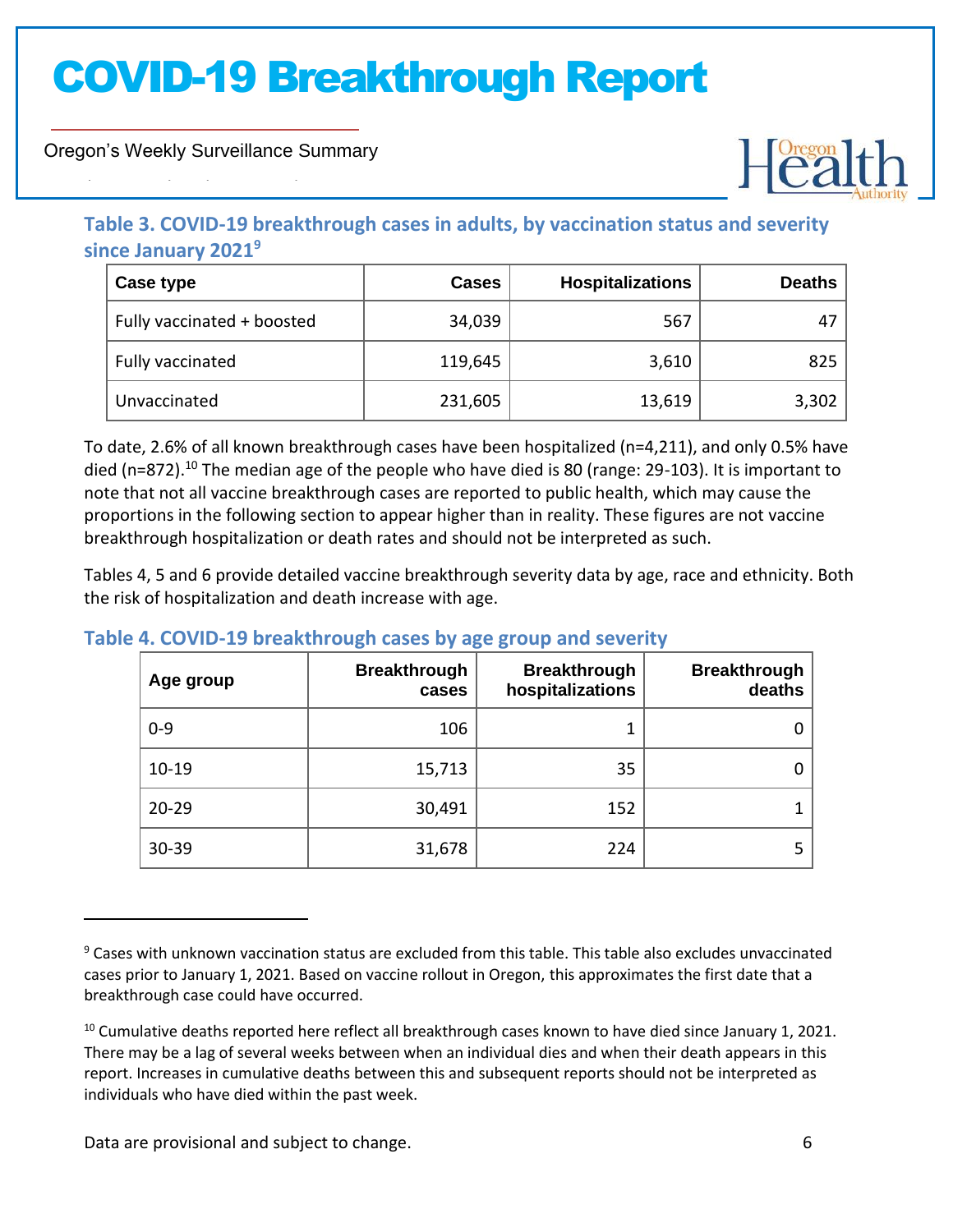Oregon's Weekly Surveillance Summary

Novel Coronavirus (COVID-19)



| Age group | <b>Breakthrough</b><br>cases | <b>Breakthrough</b><br>hospitalizations | <b>Breakthrough</b><br>deaths |
|-----------|------------------------------|-----------------------------------------|-------------------------------|
| 40-49     | 28,243                       | 238                                     | 13                            |
| 50-59     | 22,945                       | 455                                     | 34                            |
| 60-69     | 17,668                       | 891                                     | 137                           |
| 70-79     | 11,097                       | 1,069                                   | 231                           |
| $80+$     | 6,569                        | 1,146                                   | 451                           |
| Total     | 164,511                      | 4,211                                   | 872                           |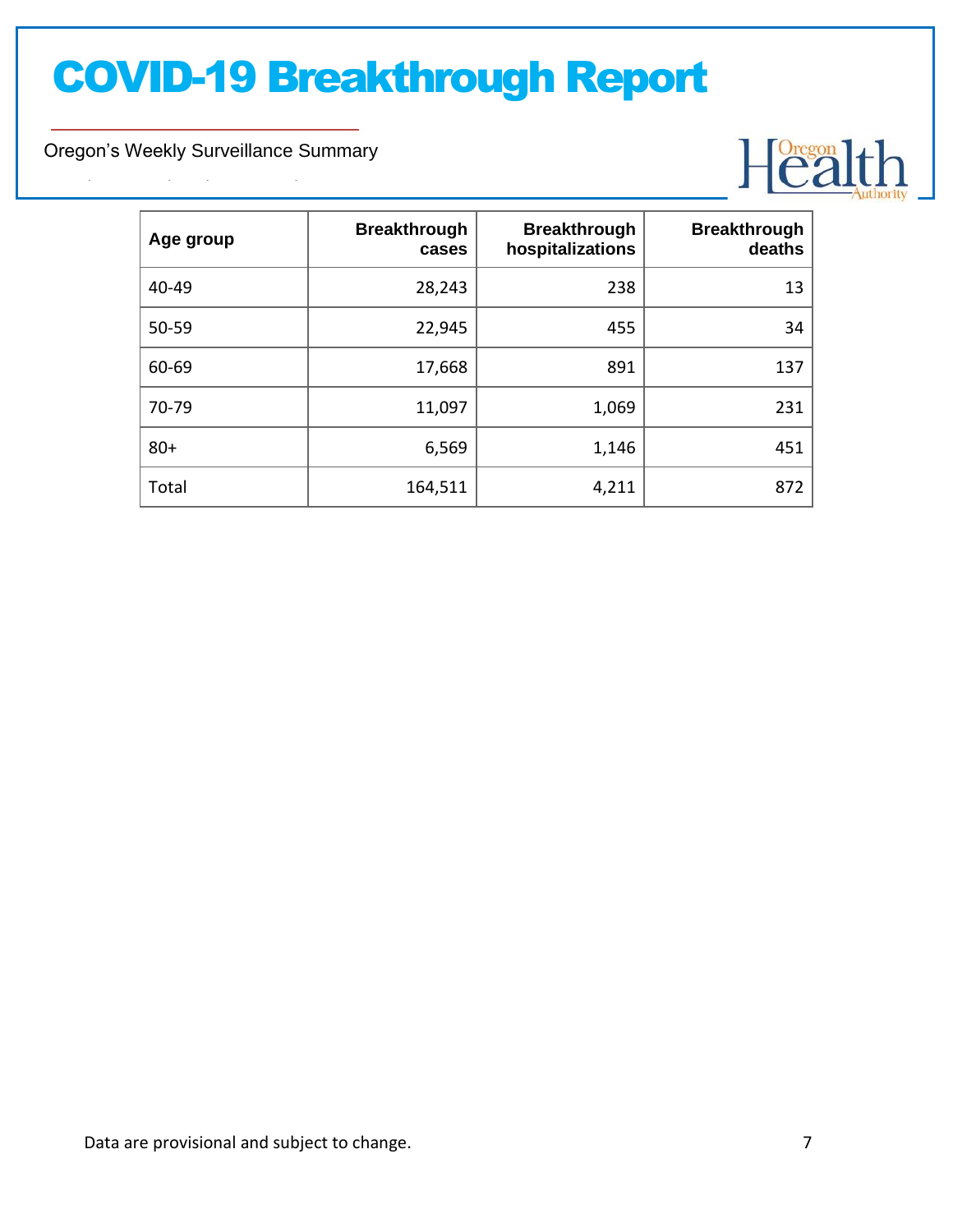Oregon's Weekly Surveillance Summary

Novel Coronavirus (COVID-19)



#### **Table 5. COVID-19 breakthrough case severity by race<sup>11</sup>**

| Race                                | <b>Breakthrough</b><br>cases | <b>Breakthrough</b><br>hospitalizations | <b>Breakthrough</b><br>deaths |
|-------------------------------------|------------------------------|-----------------------------------------|-------------------------------|
| $> 1$ race                          | 1,187                        | 29                                      | 2                             |
| American<br>Indian/Alaska<br>Native | 2,182                        | 60                                      | 8                             |
| Asian                               | 5,528                        | 102                                     | 15                            |
| <b>Black</b>                        | 3,412                        | 112                                     | 18                            |
| Not Available                       | 47,529                       | 537                                     | 181                           |
| Other                               | 15,345                       | 286                                     | 70                            |
| Pacific Islander                    | 225                          | 6                                       | 1                             |
| White                               | 89,103                       | 3,079                                   | 577                           |
| Total                               | 164,511                      | 4,211                                   | 872                           |

### **Table 6. COVID-19 breakthrough case severity by ethnicity**

| <b>Ethnicity</b> | <b>Breakthrough</b><br>cases | <b>Breakthrough</b><br>hospitalizations | <b>Breakthrough</b><br>deaths |
|------------------|------------------------------|-----------------------------------------|-------------------------------|
| Hispanic         | 15,879                       | 242                                     | 21                            |
| Not Hispanic     | 85,326                       | 2,807                                   | 488                           |
| Unknown          | 63,306                       | 1,162                                   | 363                           |
| Total            | 164,511                      | 4,211                                   | 872                           |

Data are provisional and subject to change. **8** 8

 $11$  During the case investigation, people are asked to self-report their race, ethnicity, tribal affiliation, country of origin, or ancestry. As of October 2021, 42,423 (80.8%) of the 52,483 persons who identify as "Other" race also self-identify as Hispanic or Latino.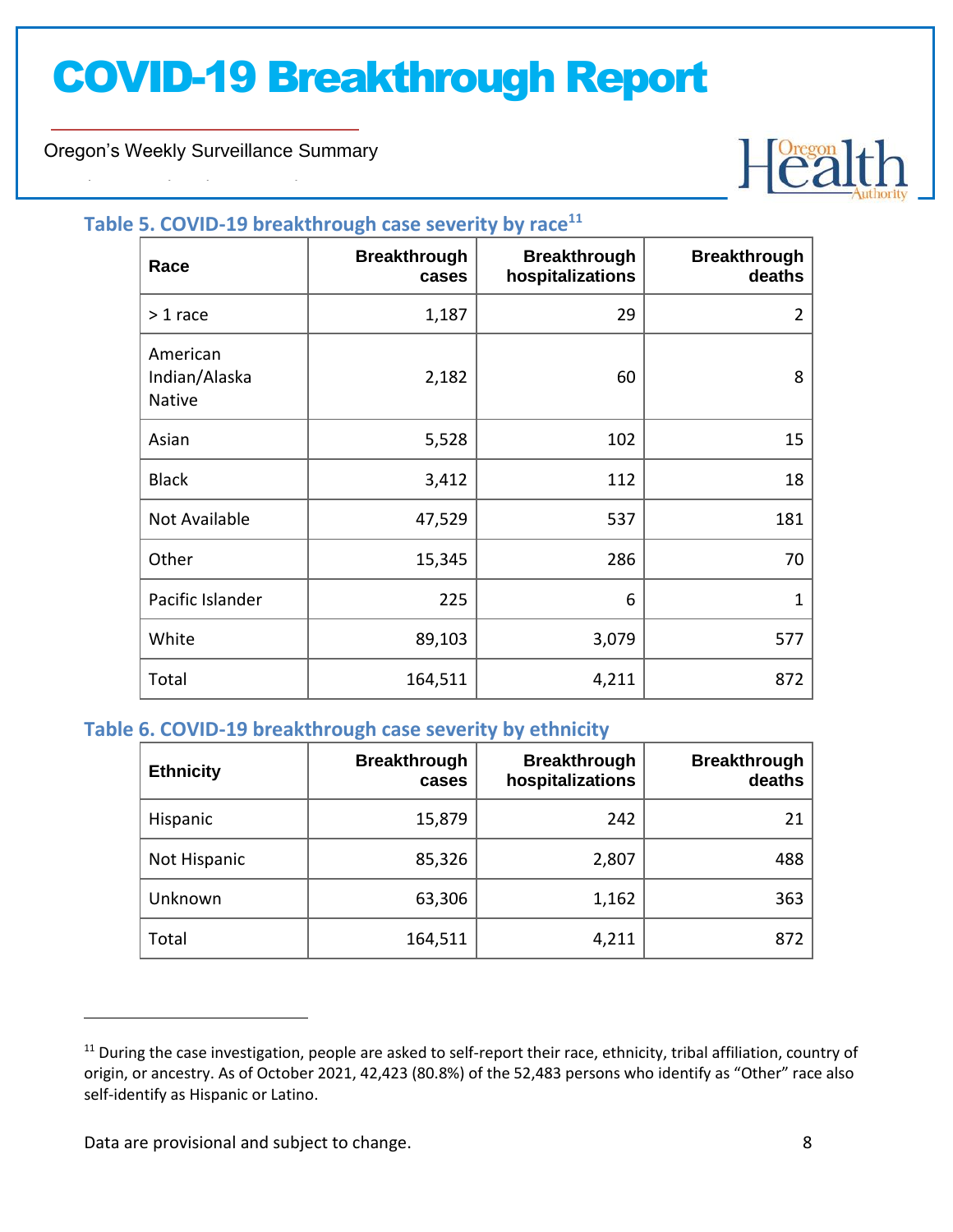Oregon's Weekly Surveillance Summary

Novel Coronavirus (COVID-19)



Table 7 provides the proportion of vaccine breakthrough cases who have died with COVID-19. Approximately 80% of vaccine breakthrough deaths have occurred in patients 70 years and older. The proportion of vaccine breakthrough cases who have died with COVID-19 increased over time and appears to have stabilized. This trend is likely multifactorial and may be associated with the proportion of the population which has received a booster dose and reduced disease severity associated with infection caused by the Omicron variant.

### **Table 7. COVID-19 deaths by month, by breakthrough case status<sup>12</sup>**

| <b>Month</b>      | <b>Total COVID-19</b><br>deaths | <b>Breakthrough</b><br>deaths | <b>Percent</b><br>breakthrough<br>deaths |
|-------------------|---------------------------------|-------------------------------|------------------------------------------|
| <b>March 2021</b> | 126                             | 4                             | 3.2                                      |
| April 2021        | 121                             | 6                             | 5.0                                      |
| May 2021          | 222                             | 19                            | 8.6                                      |
| June 2021         | 116                             | 15                            | 12.9                                     |
| <b>July 2021</b>  | 95                              | 16                            | 16.8                                     |
| August 2021       | 598                             | 134                           | 22.4                                     |
| September 2021    | 919                             | 197                           | 21.4                                     |
| October 2021      | 646                             | 176                           | 27.2                                     |
| November 2021     | 398                             | 93                            | 23.4                                     |
| December 2021     | 332                             | 79                            | 23.8                                     |
| January 2022      | 306                             | 89                            | 29.1                                     |

 $12$  Data in Table 7 will be updated monthly and will reflect cases from the previous month.

Data are provisional and subject to change. The same state of the state of the state of the state of the state of the state of the state of the state of the state of the state of the state of the state of the state of the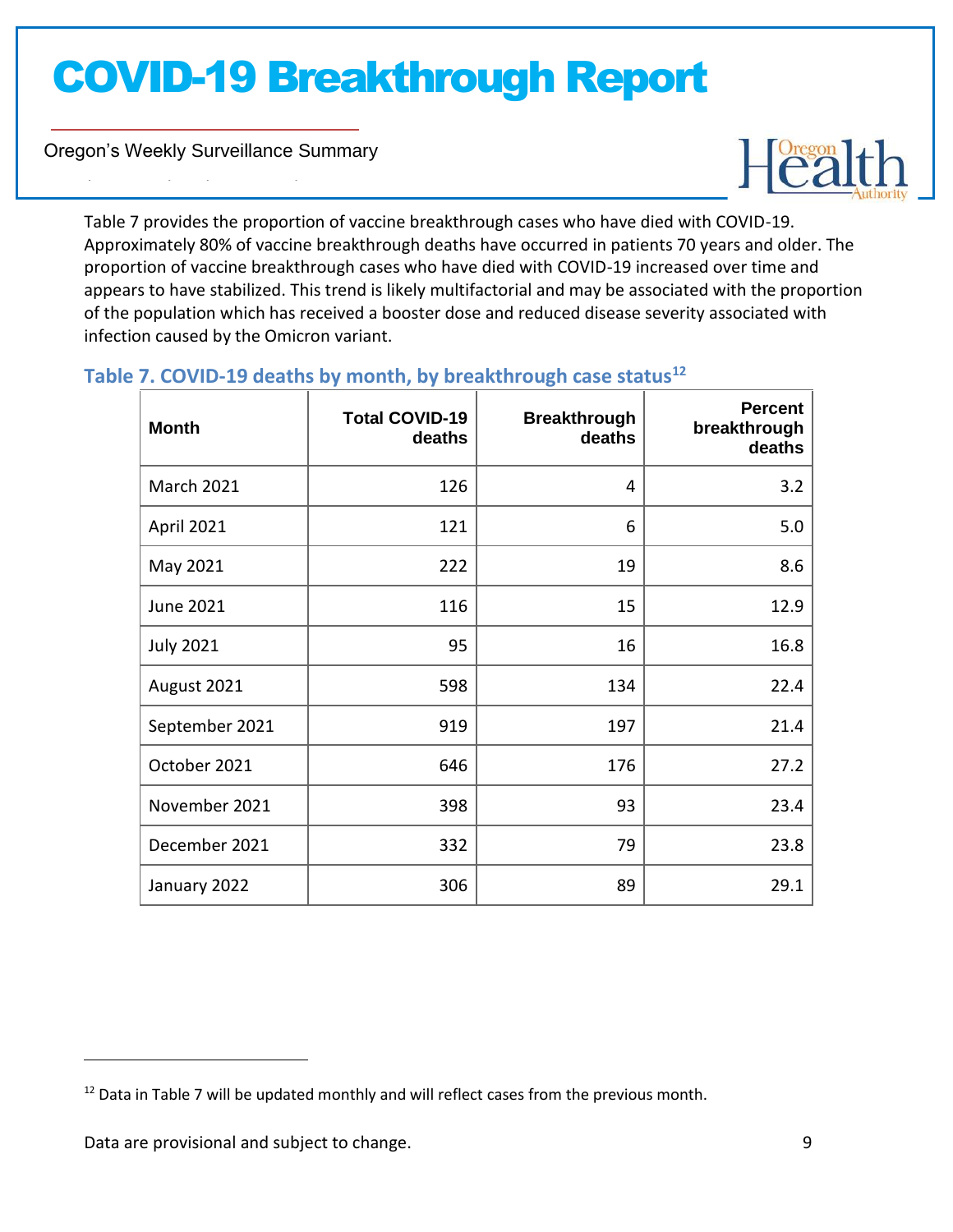Oregon's Weekly Surveillance Summary



### **COVID-19 variants**

Novel Coronavirus (COVID-19)

### **Table 8. COVID-19 breakthrough cases associated with variants of concern<sup>13</sup>**

Overall, approximately 6.1% of positive molecular specimens in Oregon have been sequenced. Omicron is currently the dominant variant circulating in Oregon. At this time, vaccine breakthrough cases appear to reflect the variants circulating in the community. Additional information on variants can be found here:

[https://public.tableau.com/app/profile/oregon.health.authority.covid.19/viz/GISAIDVariantDashboard](https://public.tableau.com/app/profile/oregon.health.authority.covid.19/viz/GISAIDVariantDashboardUpdated/OregonVariantDashboard) [Updated/OregonVariantDashboard.](https://public.tableau.com/app/profile/oregon.health.authority.covid.19/viz/GISAIDVariantDashboardUpdated/OregonVariantDashboard)

| <b>Subtype</b>      | <b>Breakthrough Cases</b> |
|---------------------|---------------------------|
| Omicron (B.1.1.529) | 1,003                     |
| Delta (B.1.617.2)   | 2,281                     |

### **Table 9. COVID-19 breakthrough cases associated with variants being monitored**

| <b>Subtype</b>            | <b>Breakthrough Cases</b> |
|---------------------------|---------------------------|
| Alpha (B.1.1.7)           | 153                       |
| Beta (B.1.351)            |                           |
| Gamma (P.1)               | 63                        |
| Epsilon (B.1.427/B.1.429) |                           |
| lota (B.1.526)            |                           |

Data are provisional and subject to change. The same state of the state of the state of the state of the state of the state of the state of the state of the state of the state of the state of the state of the state of the

<sup>&</sup>lt;sup>13</sup> As of September 29, 2021, OHA will align with CDC's classification of SARS-CoV-2 variants. Variant classification scheme defines four classes of SARS-CoV-2 variants: variants of concern, variants of interest, variants being monitored, and variants of high consequence.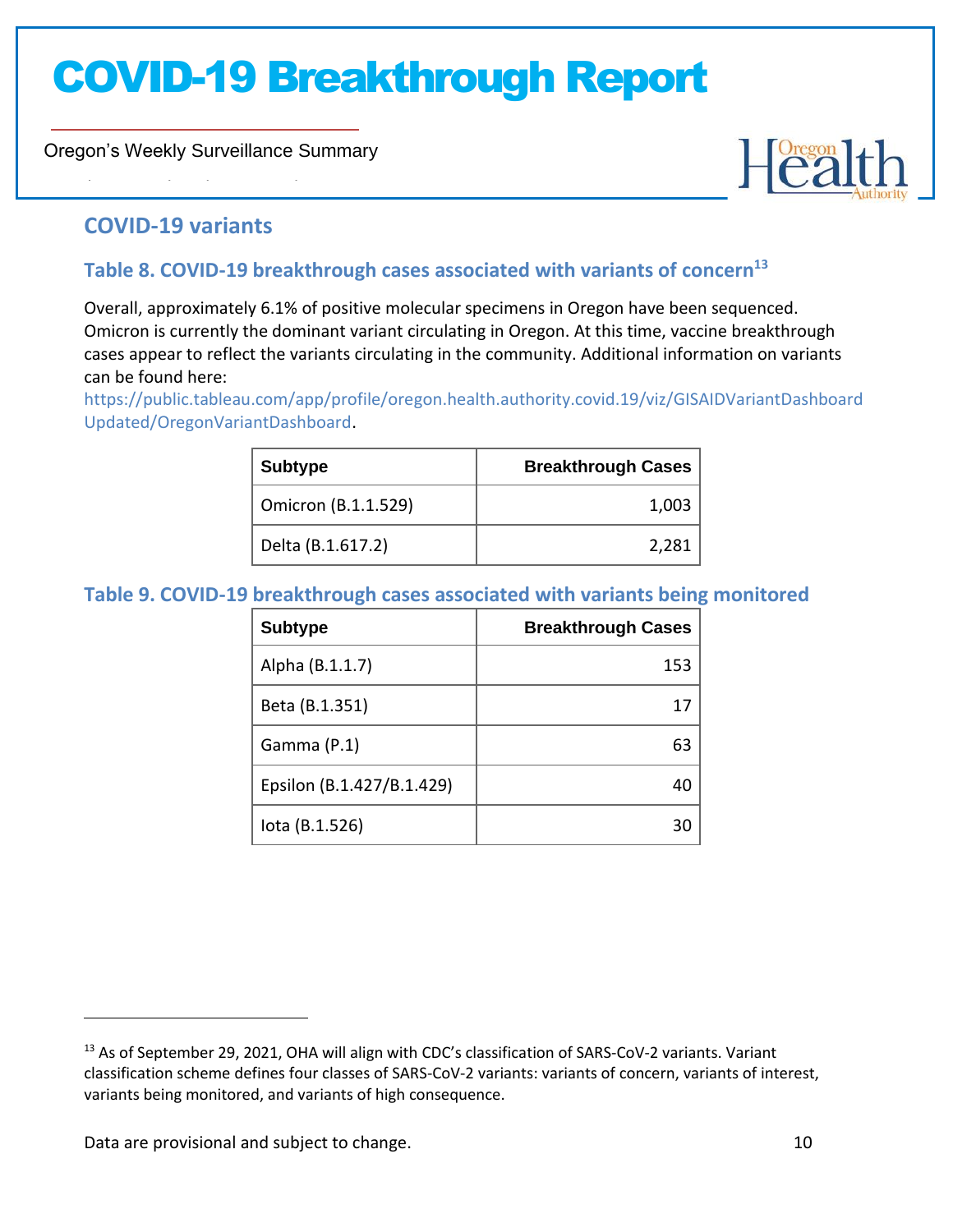Oregon's Weekly Surveillance Summary

Novel Coronavirus (COVID-19)



### **Breakthrough cases by county**

Figure 3 and Table 10 show breakthrough cases by county. In general, cumulative breakthrough case counts correspond with the population size of each county. Additional information on cumulative cases can be found here:

[https://public.tableau.com/app/profile/oregon.health.authority.covid.19/viz/OregonCOVID-](https://public.tableau.com/app/profile/oregon.health.authority.covid.19/viz/OregonCOVID-19TestingandOutcomesbyCounty/OregonsCOVID-19TestingandOutcomesbyCounty)[19TestingandOutcomesbyCounty/OregonsCOVID-19TestingandOutcomesbyCounty.](https://public.tableau.com/app/profile/oregon.health.authority.covid.19/viz/OregonCOVID-19TestingandOutcomesbyCounty/OregonsCOVID-19TestingandOutcomesbyCounty)

Table 10 provides both cumulative and weekly data. The "Cases in previous week" column references the number of vaccine breakthrough cases newly reported between February 6 and February 12. This count may not reflect the full number of vaccine breakthrough cases that occurred during this time, as breakthrough case ascertainment can lag by several weeks.

### **Figure 3. Map of COVID-19 breakthrough case cumulative counts, by county of residence<sup>14</sup>**



 $14$  Counties that have a total of fewer than 10 cases will appear grey without a data label.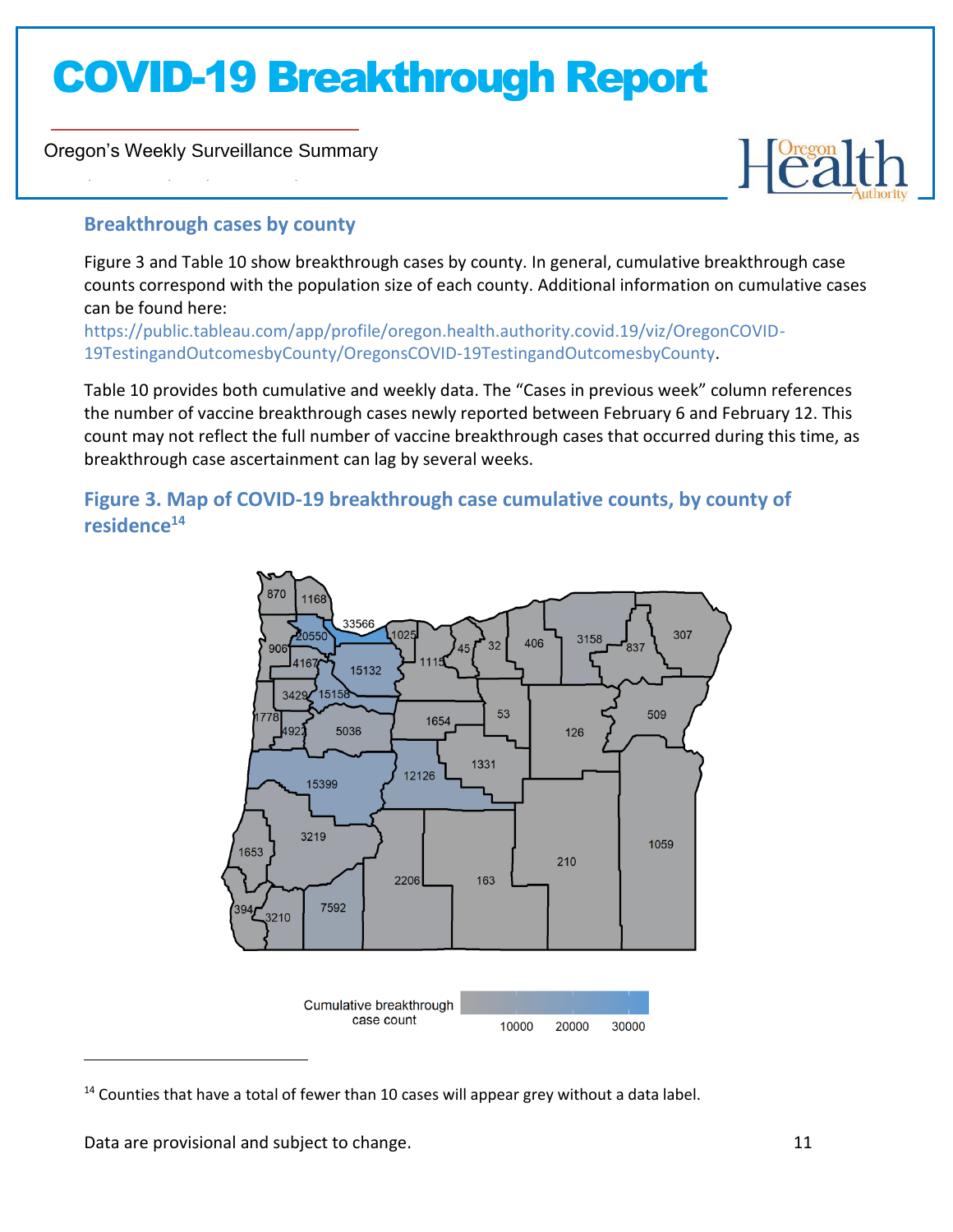Oregon's Weekly Surveillance Summary

Novel Coronavirus (COVID-19)



### **Table 10. COVID-19 breakthrough cases by county of residence<sup>15</sup>**

| <b>County</b>     | ັ<br><b>Cumulative cases</b> | <b>Cases in previous week</b> |
|-------------------|------------------------------|-------------------------------|
| <b>Baker</b>      | 509                          | 26                            |
| Benton            | 4922                         | 322                           |
| Clackamas         | 15132                        | 671                           |
| Clatsop           | 870                          | 53                            |
| Columbia          | 1168                         | 76                            |
| Coos              | 1653                         | 106                           |
| Crook             | 1331                         | 90                            |
| Curry             | 394                          | 48                            |
| Deschutes         | 12126                        | 552                           |
| Douglas           | 3219                         | 195                           |
| Gilliam           | 32                           | $1 - 9$                       |
| Grant             | 126                          | $1 - 9$                       |
| Harney            | 210                          | 15                            |
| <b>Hood River</b> | 1025                         | 57                            |
| Jackson           | 7592                         | 539                           |
| Jefferson         | 1654                         | 92                            |
| Josephine         | 3210                         | 198                           |
| Klamath           | 2206                         | 162                           |
| Lake              | 163                          | $1 - 9$                       |

 $15$  Counties that have a total of fewer than 10 cases will be reported as 1-9 cases.

Data are provisional and subject to change. 12